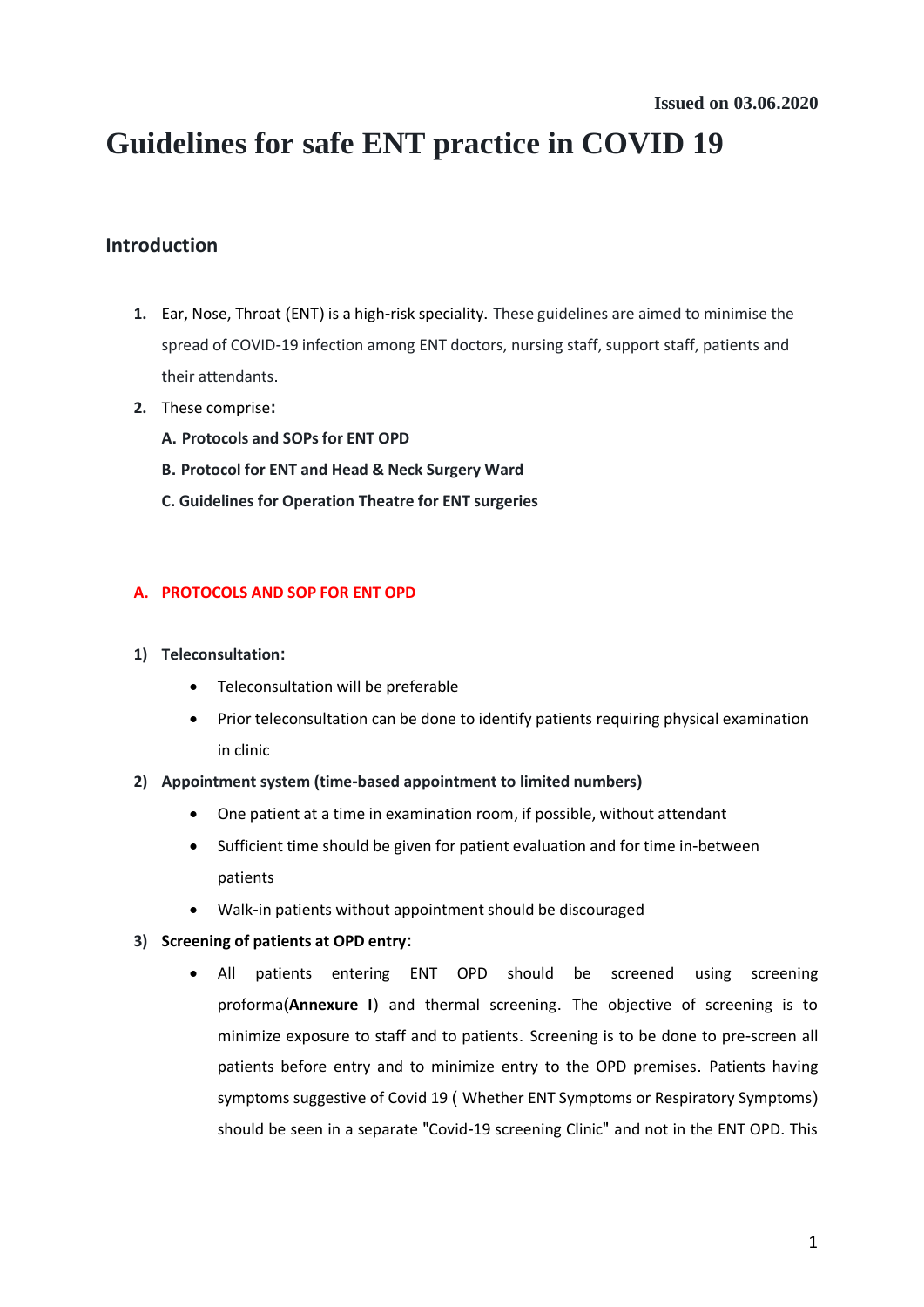is so that other patients in the ENTOPD are safe. Also, personnel manning the Covid-19 Screening Clinic will have a different level of PPE.

#### **4) At entry point of OPD:**

 Regulate entry of patients and ensure use of mask, hand hygiene and social distancing, as per the standard protocols advocated by M/o Health & Family Welfare

## **5) Within OPD room:**

- ENT OPD room should be well-ventilated.
- ENT doctors should wear Level I PPE kit (N95 mask, gown, gloves, goggles/ face shield) in OPD chamber.
- Avoid performing endoscopy (Nasal endoscopy, 90 rigid or flexible endoscopy for larynx) in routine OPD.
- If endoscopy has to be performed, it should preferably be performed in a separate demarcated area with Level II PPE kit(Cover-all gown, N-95 mask, gloves and goggles).
- Doctor should change gloves if they get soiled and refrain from eating/drinking during OPD timings.
- Doctor should encourage patients and their attendant to follow-up with teleconsultation based upon his/her assessment.

# **6) Endoscopy and biopsy SOP**

- Because of risk of aerosol generation during biopsies and endoscopies, all HCP(doctor, nursing staff and technical assistant) need to wear Level II kit (Cover-all gown, N-95 mask, gloves and goggles) during these procedures.
- It is preferable to have separate donning and doffing area with a supervisor for both procedures
- SOPs for endoscopy and biopsy SOP are at **Annexure II**

#### **B. PROTOCOL FOR ENT AND HEAD & NECK SURGERY WARD**

#### **1. GENERAL POINTS FOR ENT AND HEAD & NECK SURGERY WARD**

 ENT AND HEAD & NECK SURGERY WARD is supposed to be COVID free and the aim of guidelines is to maintain it as a COVID free ward as possible.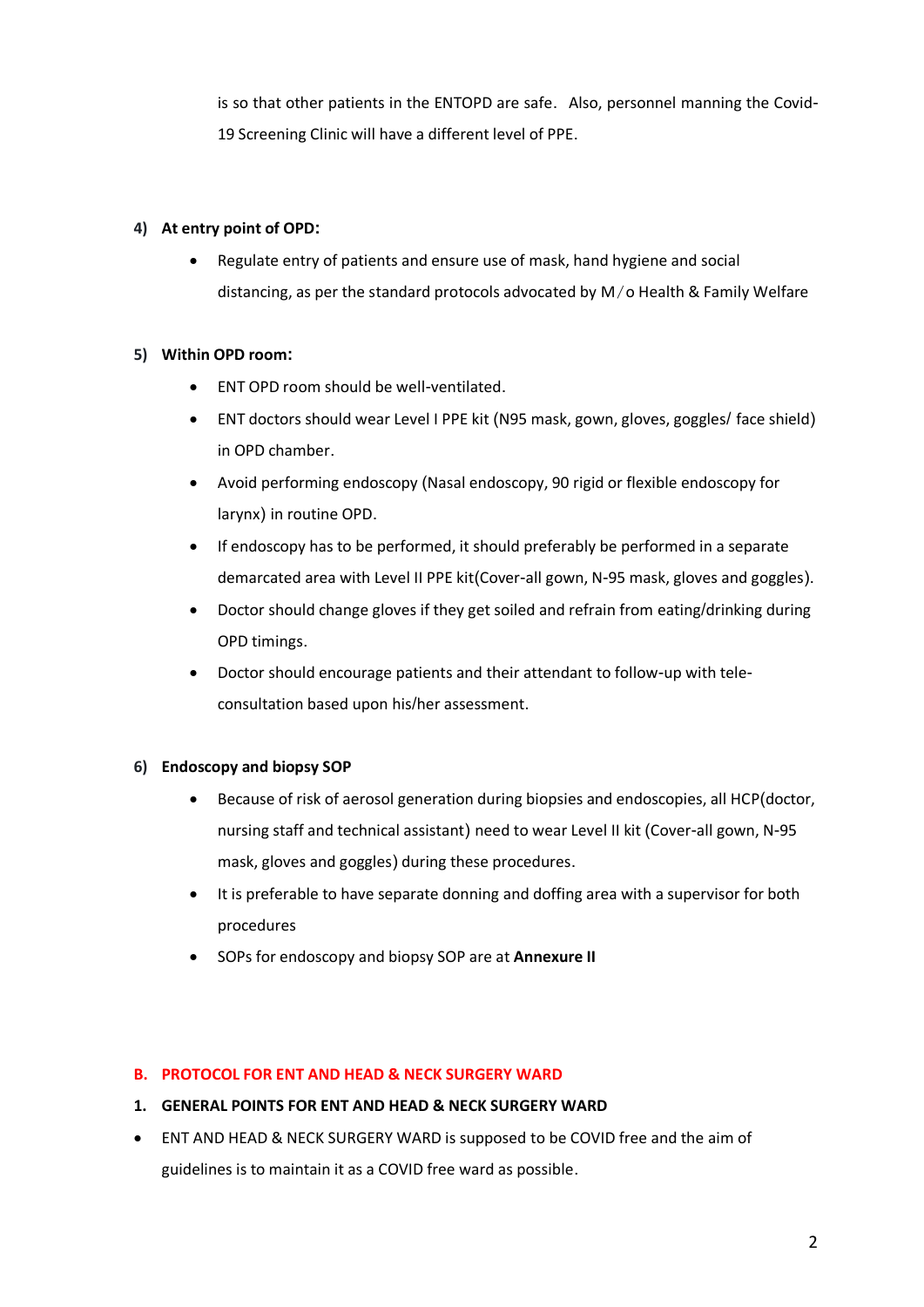- COVID 19 suspect patients should be treated in a separate ward for COVID 19 patients, and should be shifted to ENT ward only after confirmation of COVID negative status<sup>1</sup>.
- Ensure that suspected and confirmed cases of COVID-19 patients are kept separately.
- Patients should be screened for COVID 19 before admission (refer to Annexure I)
- Only one patient's care-taker should be allowed at a time who is also screened like above. They should comply to strict precaution for COVID 19 like wearing of mask, frequent hand washing and social distancing.
- Ensure that appropriate hand washing facilities and hand-hygiene supplies are available.
- Hand sanitization and social distancing posters must be displayed in multiple areas of ward.
- Keep the patient's personal belongings to a minimum.
- Examination instruments should be properly sterilized as per standard sterilisation protocol after every use .
- Ward should be with minimum furniture for proper cleaning and disinfection.
- Visitors should not be allowed.
- $\bullet$ Corridors and rooms should be well-ventilated.

#### **2. Scheme for the ENT AND HEAD & NECK SURGERY WARD**

- 1. Distancing of at least 2 meters in between patient beds is mandatory. Additional distance if feasible is desirable as care taker may also be accompanying patients.
- 2. Ward should be demarcated into separate areas for patients with high aerosol generating potential (e.g. Tracheostomized patients) and for patients with ENT patients
- 3. If possible, patients in the ward can be segregated depending on the time from admission.

# **3. SOME COMMON AEROSOL-GENERATING PROCEDURES IN ENT AND HEAD & NECK SURGERY WARD**

- 1. Major bulk of Aerosol-Generating Patients in ENT are tracheostomized patients Encourage use of HME (heat and moisture exchanger), T piece to prevent contamination of room.
- 2. Tracheostomy tube suctioning/ change
- 3. Nasogastric tube insertion
- 4. Procedures in Nasal and Oral cavity such as examination, cleaning, suctioning, nasal packing, foreign bodies' removal etc.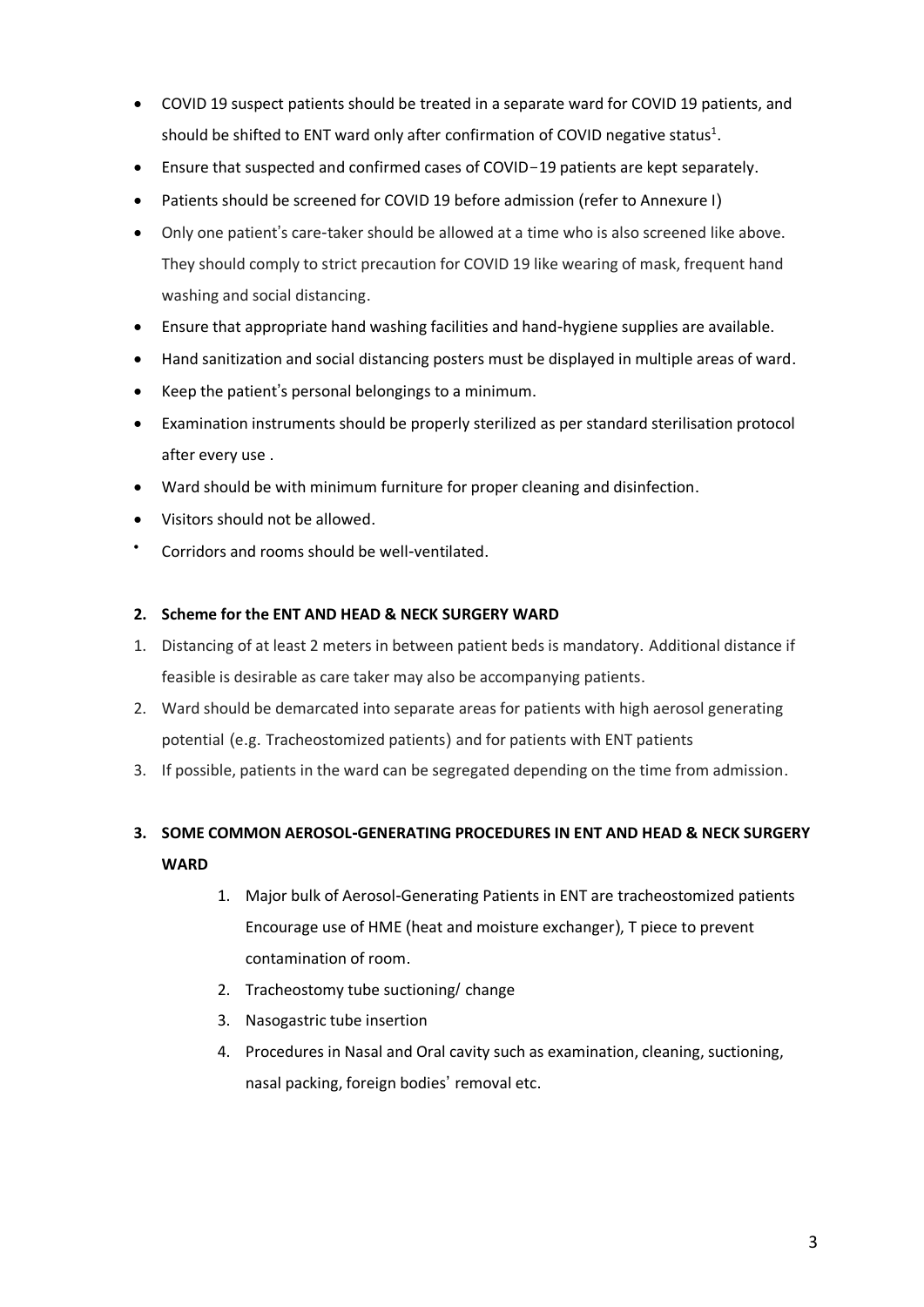#### **4. RATIONAL USE OF PERSONAL PROTECTIVE EQUIPMENT1,5,6**

| Health care personnel                       | 1- Guard-N 95 mask                            |
|---------------------------------------------|-----------------------------------------------|
|                                             | 2- Health care worker - level I PPE kit (N 95 |
|                                             | mask and gown)                                |
|                                             |                                               |
|                                             |                                               |
|                                             |                                               |
| Patients and care taker                     | Gown & triple layer mask                      |
| Examination of patients/ Tracheostomy/ Tube | HCP should level II PPE (cover all gown, N 95 |
| change/ suctioning of tracheostomy tube/    | mask, gloves, goggle and face shield)         |
| cleaning the ward (aerosol generating)      |                                               |
|                                             |                                               |
|                                             |                                               |

(i) For rational use of PPEs, the following guidelines issued by the Ministry may be referred:

https://www.mohfw.gov.in/pdf/[GuidelinesonrationaluseofPersonalProtectiveEquipment](https://www.mohfw.gov.in/pdf/GuidelinesonrationaluseofPersonalProtectiveEquipment.pdf).pdf and

(ii) Additional guidelines on rational use of Personal Protective Equipment: https://www.mohfw.gov.in/pdf/[UpdatedAdditionalguidelinesonrationaluseofPersonalProtectiveEquip](https://www.mohfw.gov.in/pdf/UpdatedAdditionalguidelinesonrationaluseofPersonalProtectiveEquipmentsettingapproachforHealthfunctionariesworkinginnonCOVID19areas.pdf) [mentsettingapproachforHealthfunctionariesworkinginnonCOVID19areas](https://www.mohfw.gov.in/pdf/UpdatedAdditionalguidelinesonrationaluseofPersonalProtectiveEquipmentsettingapproachforHealthfunctionariesworkinginnonCOVID19areas.pdf).pdf

# **5. PRACTICES FOR ENVIRONMENTAL CLEANING IN HEALTHCARE FACILITIES**

Cleaning environmental surfaces with water and detergent and applying commonly used hospital disinfectants (such as sodium hypochlorite) is an effective and sufficient procedure. Regular cleaning is required to keep ward COVID-free.

#### **Cleaning agents and disinfectants1,3,7**

- a) Freshly prepared 1% Sodium Hypochlorite can be used as a disinfectant for cleaning and disinfection
- b) Leaving the solution for a contact time of at least 10 minutes is recommended.
- c) Ward cleaning should be done with detergent with water or 1% Sodium Hypochlorite.
- d) High contact surfaces (door and door knobs) should be regularly cleaned with 1% Sodium Hypochlorite.
- e) Nursing station, examination room, tracheostomised patient cubical and cubical with less than 1 week admission need more frequent cleaning than other areas of ward.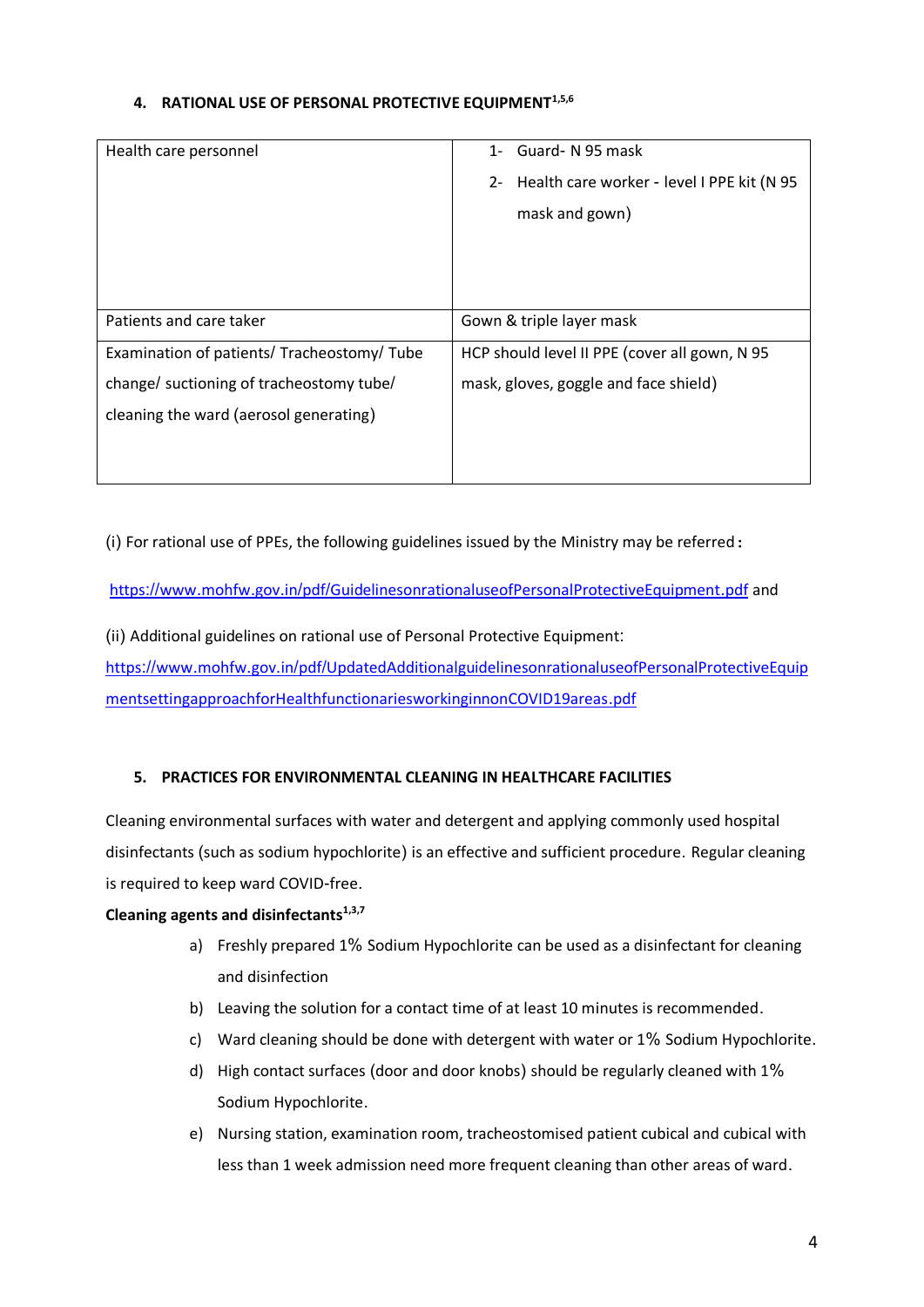- f) Alcohol (e.g. isopropyl 70% or ethyl alcohol 70%) can be used to wipe down surfaces where the use of bleach is not suitable, e.g. metals.
- g) Sensitive equipment's (BP apparatus, thermometer, endoscopes) should be wiped with 70% alcohol-based rub/spirit swab before each patient contact.
- h) Endoscopes can be sterilized by immersing in 2% glutaraldehyde solution for 20 minutes
- i) Examination Equipment( heat stable)- (autoclave), chemical (formaldehyde) vapor, and dry heat (e.g., 320º F for 2 hours)

For more details (like frequency of cleaning / different items)-

(https://www.mohfw.gov.in/pdf/[Guidelinesondisinfectionofcommonpublicplacesincludingoffices](https://www.mohfw.gov.in/pdf/Guidelinesondisinfectionofcommonpublicplacesincludingoffices.pdf)).pdf)

## **C. GUIDELINES FOR OPERATION THEATRE FOR ENT SURGERIES DURING COVID-19 PANDEMIC**

**Objectives** - To escalate the preparedness towards reinstating operation theatre (OT) practices for ENT surgeries in the wake of COVID-19 pandemic.

- **No COVID positive patient to have surgeries in OT designated for non-COVID cases.**
- **COVID 19 positive patients to be operated only for emergency indications in designated OT for COVID patients**
- ENT Surgical procedures are associated with very high transmission risk <sup>8</sup> of COVID-19 due to the following factors.
	- a. Upper aerodigestive tract is the post of entry, nidus and exit route for the Novel Corona Virus.
	- b. High aerosol generation during surgeries in the upper aerodigestive tract
	- c. Prolonged aerosolization during and following prolonged operative procedures and procedures using powered instruments like micro-debrider and drills.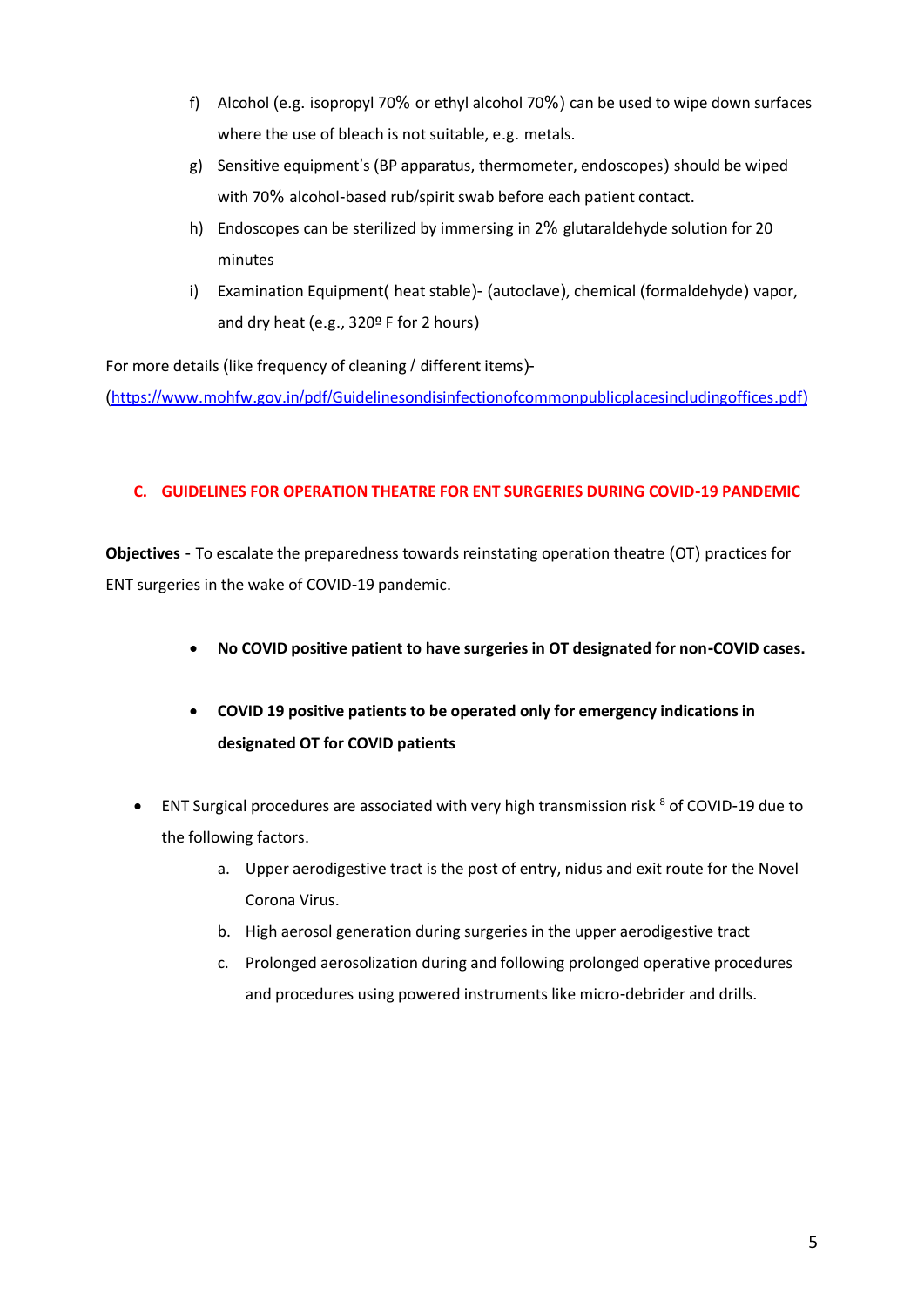#### **Pre-Operative Screening and COVID-19 Testing Paradigm <sup>9</sup>**



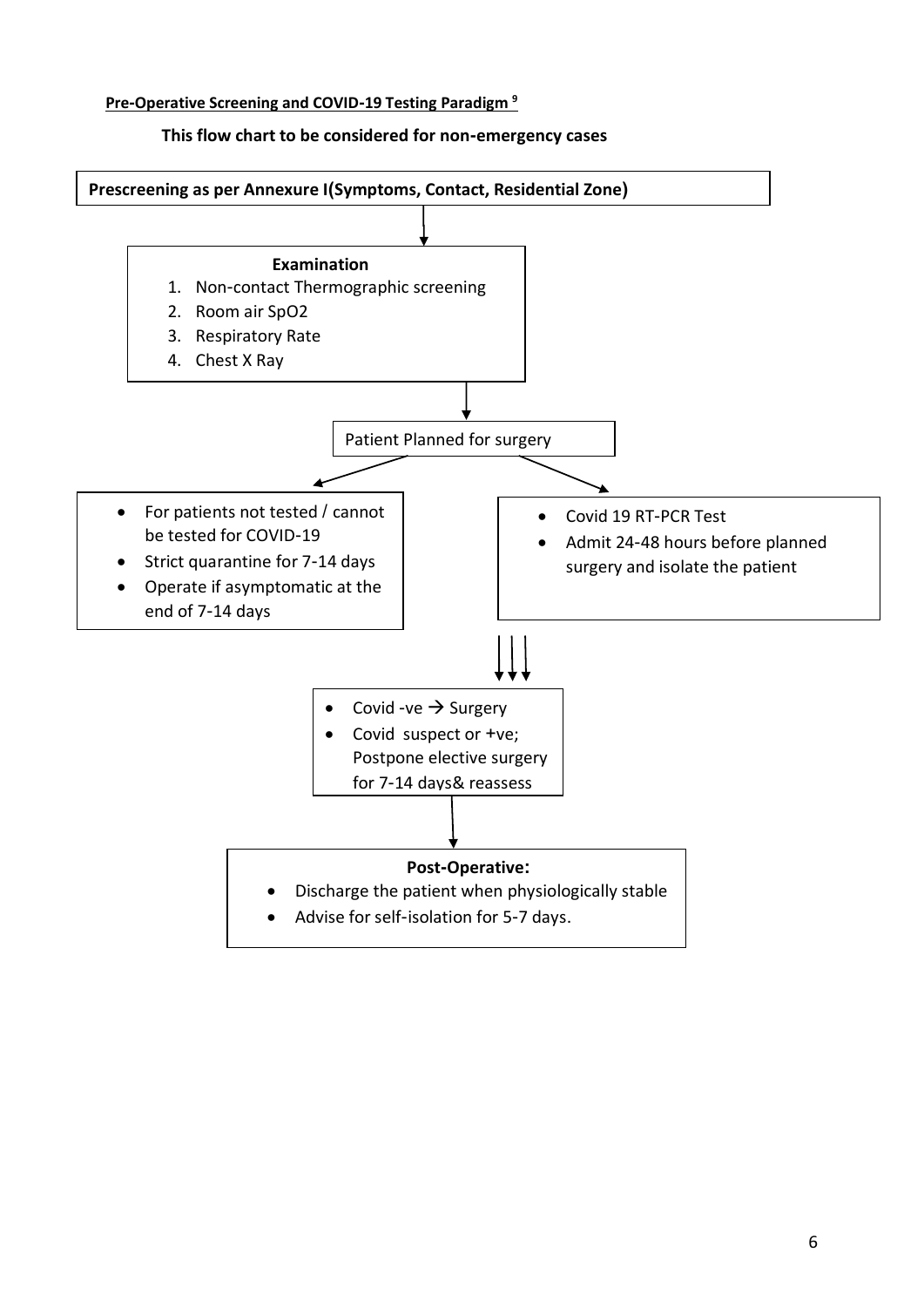#### **Modifications in OT set-up and personnel protection**

- Emergency procedures (for life/ organ threatening diseases/conditions) in COVID-19 POSITIVE AND SUSPECTED patients to be performed in separate OT complex.
- When not practical, the operating room for such cases must be dedicated and as close as possible to the entrance of the OT block.
- Aerosol generating procedures under local anaesthesia should be avoided.
- Minimum number of personnel (i.e., surgeons, anaesthetists, nurses, technicians) should enter the OR in a timely manner.
- Minimal required material (preferably disposable) should be used for each intervention.
- At the end of each intervention all disposable materials must be disposed of properly and all surfaces as well as electro-medical devices accurately cleaned and disinfected
- PPE must be removed and disposed off outside the OT in dedicated doffing areas.
- All procedures not physically related to the patient (i.e., clinical and surgical documentation) must be performed outside the OT.

| PPE Guidelines <sup>10</sup> |  |
|------------------------------|--|
|------------------------------|--|

| <b>Risk Definition</b>           | Patient              | OT Personnel Requirements                     |
|----------------------------------|----------------------|-----------------------------------------------|
|                                  | Requirements         |                                               |
| <b>HIGH RISK PATIENTS</b>        | <b>Surgical Mask</b> | As per the guidelines for COVID               |
| COVID-19 positive<br>$\circ$     |                      | positive patients                             |
| COVID-19 suspect<br>$\circ$      |                      |                                               |
| <b>OTHER PATIENTS</b>            | Face cover /         | Aerosol Generating Procedures *               |
| Negative on RT-PCR 24<br>$\circ$ | surgical mask as     | N95 mask and eye protection (may<br>$\bullet$ |
| hours before surgery             | per MoHFW's          | be appropriate to reuse);                     |
| Asymptomatic till 14<br>$\circ$  | 'Additional          | Must use face shield (to allow<br>$\bullet$   |
| days isolation after             | guidelines on        | reuse)                                        |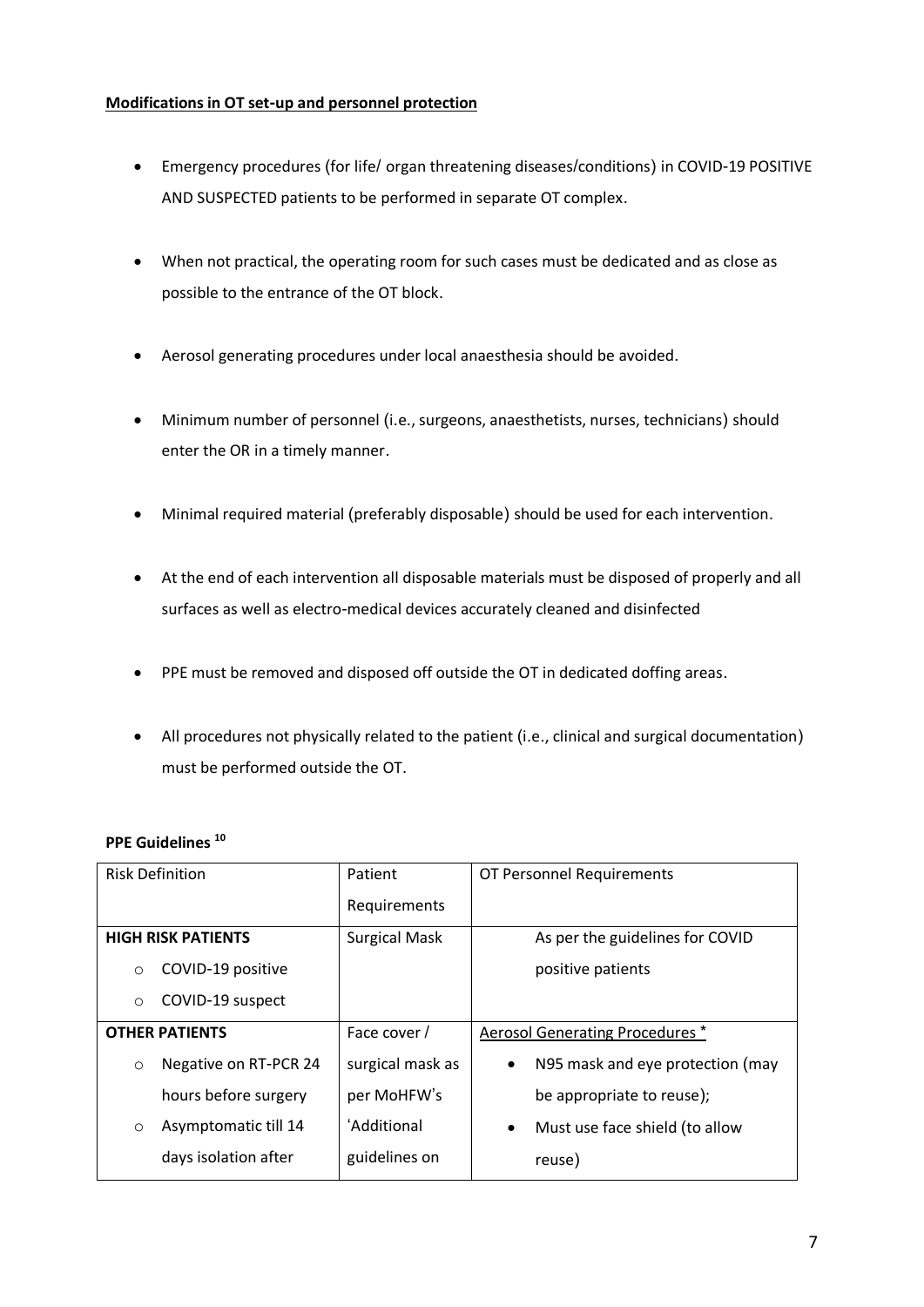| admission | rational use of | Impermeable gown or gown with<br>$\bullet$ |  |
|-----------|-----------------|--------------------------------------------|--|
|           | PPEs'           | plastic apron                              |  |
|           |                 | Double gloves                              |  |
|           |                 | Powered Air-Purifying Respirator           |  |
|           |                 | (PARP) for prolonged surgeries to          |  |
|           |                 | minimize fogging and surgeon               |  |
|           |                 | comfort                                    |  |
|           |                 | Non-Aerosol Generating Procedure           |  |
|           |                 | • Surgical mask                            |  |
|           |                 | • Goggles or face shield                   |  |
|           |                 | • Gown                                     |  |
|           |                 | • Gloves                                   |  |
|           |                 |                                            |  |

\*Most of the ENT operations involving upper aerodigestive tract including the common procedures summarised below would be considered aerosol generating.<sup>10</sup>

- Direct laryngoscopy, trachea-bronchoscopy, esophagoscopy
- Peritonsillar abscess drainage
- Nasal and paranasal sinus surgeries including nasal packing
- Foreign body retrieval from nose/ pharynx/ airway
- Tracheostomy
- Powered instrumentation in mucosal head and neck surgeries.

#### **Procedure Specific Guidelines**

| Procedure                       | <b>COVID Specific Modifications</b>                                    |  |
|---------------------------------|------------------------------------------------------------------------|--|
| <b>Head and Neck Malignancy</b> | In case of pre-operative COVID positivity, surgeon should<br>$\bullet$ |  |
| (may be considered as semi-     | weigh the risk benefit of postponing surgery for 14 days               |  |
| emergent procedures)            | or scheduling procedure in COVID-designated OT                         |  |
|                                 | Direct laryngoscopy to be avoided just for the sake of<br>$\bullet$    |  |
|                                 | obtaining biopsy when FNAC from neck node can be                       |  |
|                                 | considered                                                             |  |
|                                 | Day care surgery for early lesions preferable                          |  |
|                                 | Minimise use of powered instruments to prevent<br>$\bullet$            |  |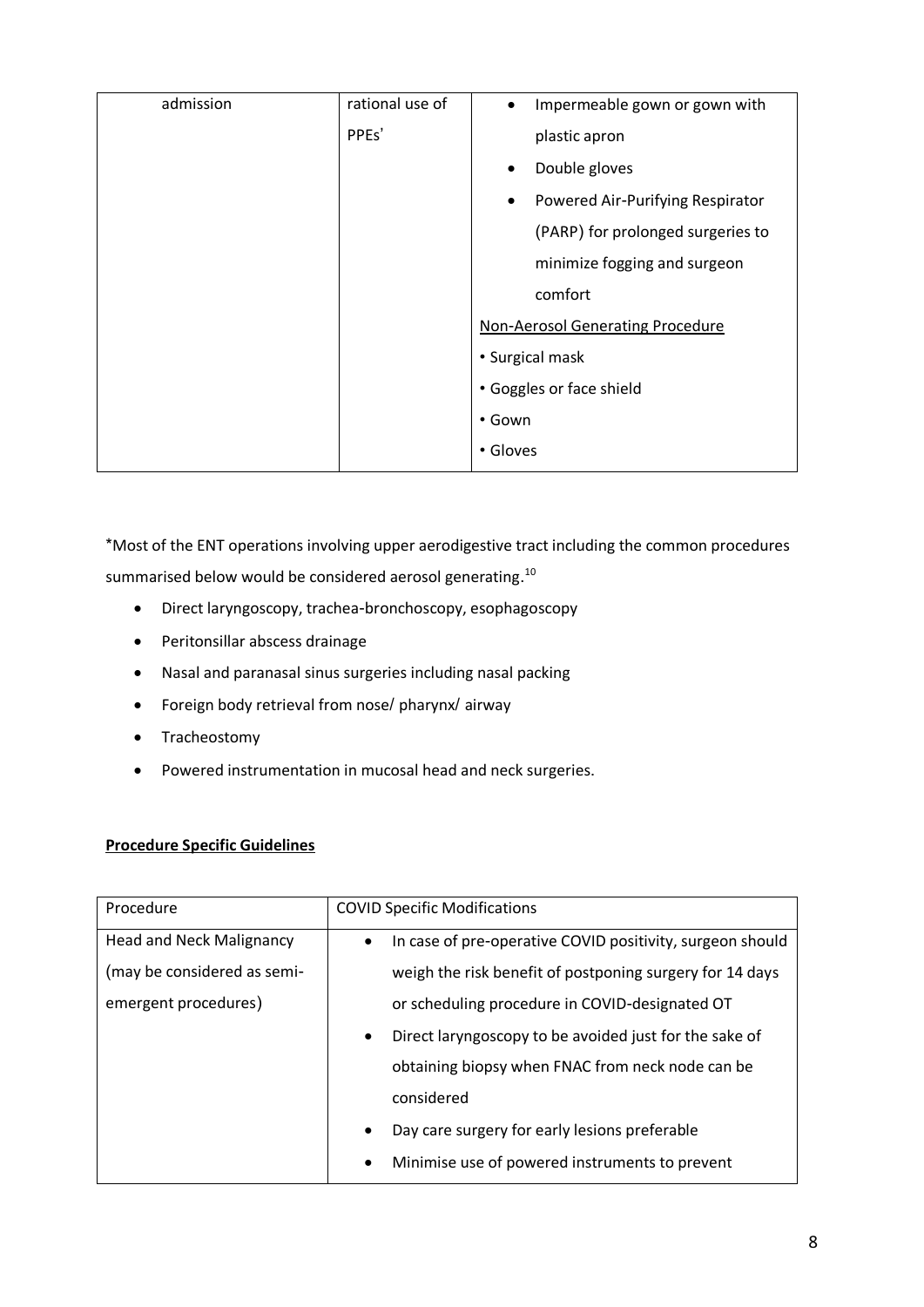|                             | aerosolization                                                        |  |
|-----------------------------|-----------------------------------------------------------------------|--|
|                             | Avoid complex reconstructive procedures.                              |  |
|                             | For prolonged surgeries, PARP may be considered<br>٠                  |  |
|                             |                                                                       |  |
|                             |                                                                       |  |
| Paranasal Sinus Surgery and | Level II PPE as recommended for aerosol generating                    |  |
| <b>Skull Base</b>           | category                                                              |  |
|                             | Avoid in high risk category except in cases with life/                |  |
|                             | organ threatening complications                                       |  |
|                             |                                                                       |  |
| <b>Otologic Surgery</b>     | Level II PPE as recommended for aerosol generating                    |  |
|                             | category                                                              |  |
|                             | To be postponed in high risk group except in cases with               |  |
|                             | life/organ threatening complications                                  |  |
|                             |                                                                       |  |
| Tracheostomy                | When feasible, GA following intubation should be<br>$\circ$           |  |
|                             | considered.                                                           |  |
|                             | If intubation is not feasible, consider superior laryngeal<br>$\circ$ |  |
|                             | nerve block and inject lignocaine into the trachea prior              |  |
|                             | to incising the trachea to reduce cough.                              |  |
|                             | Transient apnoea to be maintained during the brief<br>$\circ$         |  |
|                             | period tracheal incision to cuff inflation of inserted                |  |
|                             | tracheostomy tube.                                                    |  |
|                             | Closed suction system to be used and usage to be<br>$\circ$           |  |
|                             | guarded.                                                              |  |
|                             | Double lumen cuffed tube may be used to avoid<br>$\circ$              |  |
|                             | frequent tube change due to tube blockage post-                       |  |
|                             | operatively                                                           |  |
|                             | Heat moisture exchanger (HME) to be attached to<br>$\circ$            |  |
|                             | tracheostomy tube when patient is shifted to ward                     |  |
|                             | For high risk cases, a triple layer/ N95 mask may also be<br>$\circ$  |  |
|                             | worn over the tracheostomy tube.                                      |  |
|                             |                                                                       |  |

Note: These guidelines are dynamic and may be updated from time to time as required.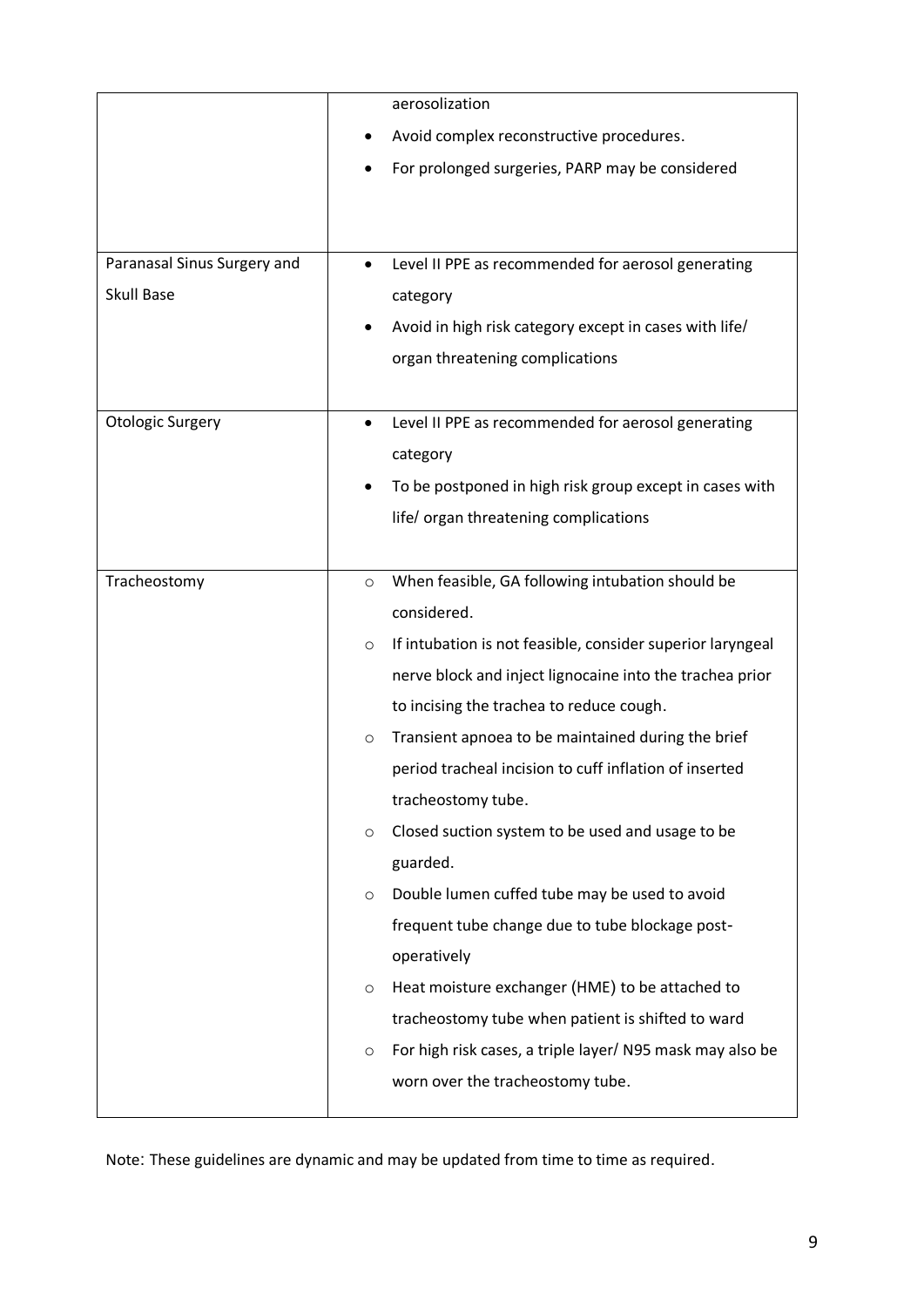#### **Annexure I :Screening proforma**

## **a) Symptoms**

#### Table 1-Symptoms for COVID-19 infection

| Most common symptoms: | Less common symptoms:        | Serious symptoms:          |
|-----------------------|------------------------------|----------------------------|
| Fever                 | Aches and pains              | Difficulty breathing or    |
| Dry cough             | Sore throat                  | shortness of breath        |
| Tiredness             | Diarrhoea                    | Chest pain or pressure     |
|                       | Conjunctivitis               | Loss of speech or movement |
|                       | Headache                     |                            |
|                       | Loss of taste or smell       |                            |
|                       | A rash on skin, or           |                            |
|                       | discolouration of fingers or |                            |
|                       | toes                         |                            |
|                       |                              |                            |

- **(**a**)** Are you suffering from fever**/**cough**/**difficulty in breathing
- **(**b**)** Are you residing in a containment zone
- **(**c**)** Have you been in contact with a confirmed COVID**-**19 case in last 14 days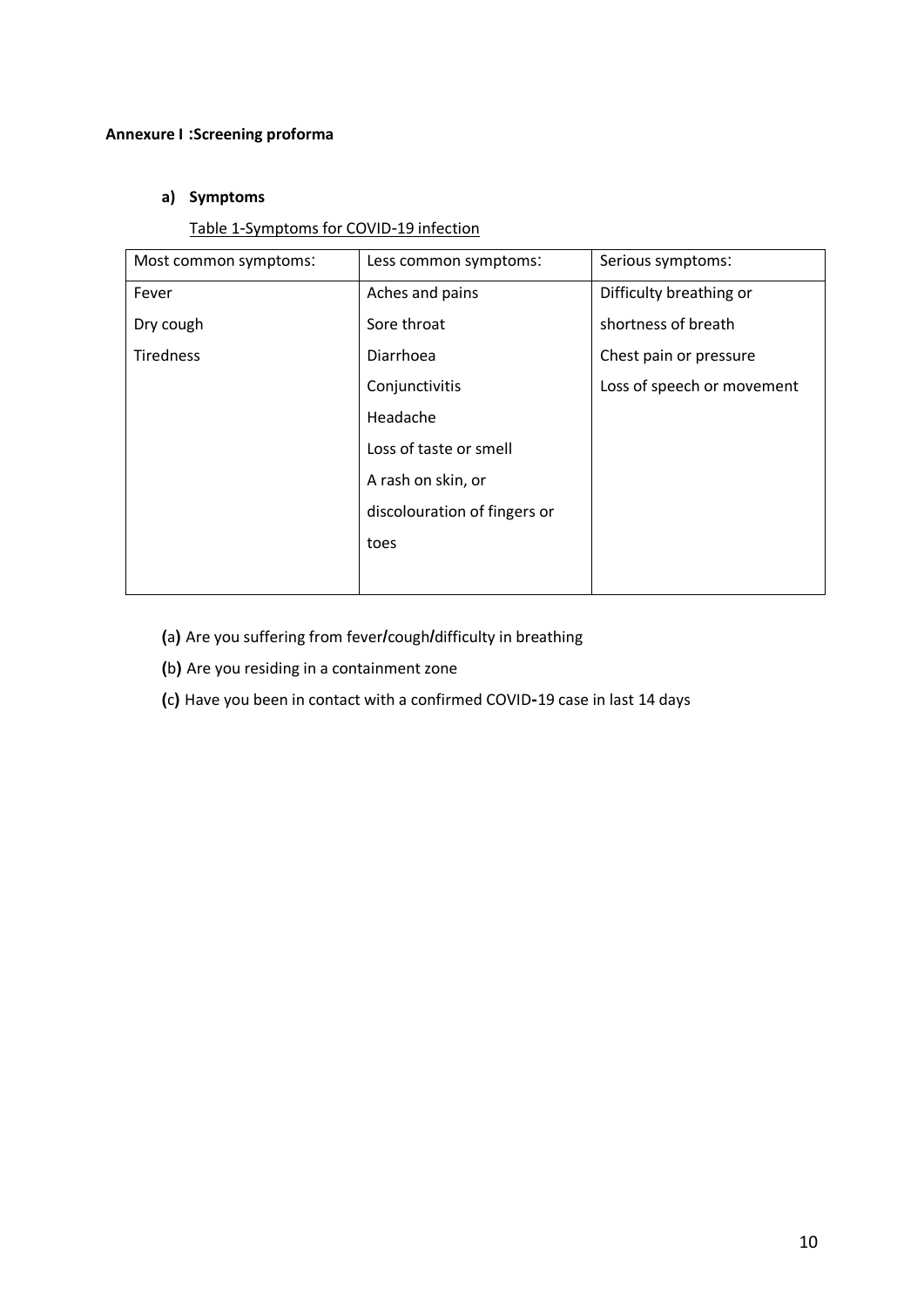#### **ENDOSCOPIES SOP:**

- 1. Adequate patient preparation is mandatory
- 2. Explaining patient regarding procedure and advise him not to cough/ sneeze during procedure.
- 3. Mouth should be covered with 3-ply mask when possible.
- 4. Decongestion of nasal cavity with oxymetazoline drops
- 5. Lubrication of endoscope tip and adjacent area with xylocaine jelly. Xylocaine spray should be avoided
- 6. Recording preferably should be done so that repeat endoscopy can be avoided and for keeping record.
- 7. After endoscopy, endoscope should be sterilized by immersing in 2% glutaraldehyde solution for 20 minutes.

#### **BIOPSY SOP:**

- 1. Patient preparation should be done meticulously using xylocaine lozenges/ gargles.
- 2. Ensure proper functioning of bipolar cautery and illumination system before start of biopsy.
- 3. Instruments should be properly sterilized in autoclave after usage.
- 4. In case of vigorous cough by patient during procedure/ after biopsy, the area needs to be decontaminated before next procedure.